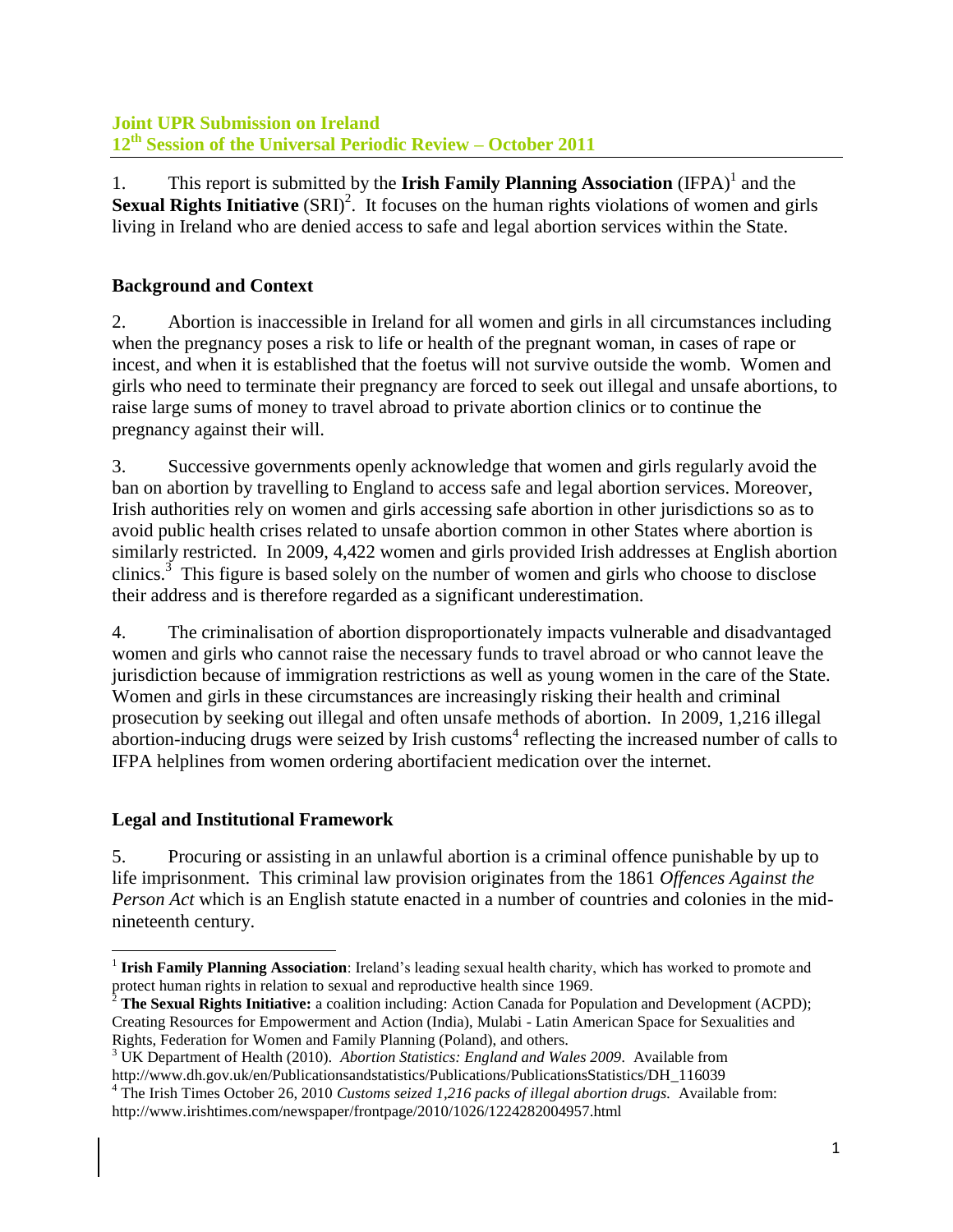6. Ireland's Constitution was amended in 1983 to acknowledge "the right to life of the unborn", measured as equal to that of the pregnant woman, and provides that the State will take the necessary steps to vindicate this right. In 1992, the Irish Supreme Court determined that an abortion in Ireland is lawful when it is established that there is a real and substantial risk to the life (as distinct from the health) of the pregnant women, this includes the risk of suicide.<sup>5</sup> However, no legislation has been enacted to give effect to this ruling or regulate the Constitutional provision and therefore access to abortion in all circumstances, even when lawful, remains unavailable.

7. In December 2010, the Grand Chamber of the European Court of Human Rights ruled in *A, B and C v Ireland* that the Irish State violated Applicant C's right to privacy by failing to provide for an accessible and effective procedure by which the Applicant could have established whether she qualified for a lawful abortion. The Irish Government is therefore obliged to implement a legislative and/or statutory framework that ensures women have access to lifesaving abortions; however, no proposals for implementation have been put forward to date.

#### **Human Rights Obligations**

8. The disproportionate and ineffective nature of Ireland's abortion ban runs contrary to a number of UN human rights treaties to which Ireland is a signatory. Specifically, Ireland is in breach of its obligations under the *International Covenant on Civil and Political Rights*, the *International Covenant on Economic, Social and Cultural Rights*, and the *Convention on the Elimination of All Forms of Discrimination against Women*.

9. Several international human rights bodies including the UN Human Rights Committee, UN Committee on the Elimination of Discrimination against Women, Council of Europe Commissioner for Human Rights and the European Court of Human Rights, have expressed concern over Ireland's severely restrictive abortion laws and failure to clarify the circumstances under which lawful abortions may take place. Irish authorities have consistently ignored the concerns raised by these bodies, disregarded the harm suffered by women forced to travel abroad to access safe abortion services and the harm to poor or vulnerable women who cannot travel . Instead, they have expressly stated in 2009 that the Government "has no plans to bring forward further constitutional or legislative proposals in relation to abortion." 6

### **The Right to Health**

10. Ireland is the only member state of the Council of Europe that legally permits abortion to protect the life but not the health of the pregnant woman. This position is incompatible with human rights principles of indivisibility and interdependence which affirms there is no hierarchy of rights. Rights that protect life, health, non-discrimination and freedom from cruel, inhuman and degrading treatment are equal in status and importance. Moreover, practical distinctions between life and health cannot be meaningfully drawn in the clinical context. To require a woman to wait until her health has deteriorated to such an extent that her life is at risk in order to

 $\overline{\phantom{a}}$ <sup>5</sup> *Attorney General v. X,* [1992] 1 I.R. 1

<sup>6</sup> *ABC v Ireland,* [2010] ECHR 2032 Application no 25579/05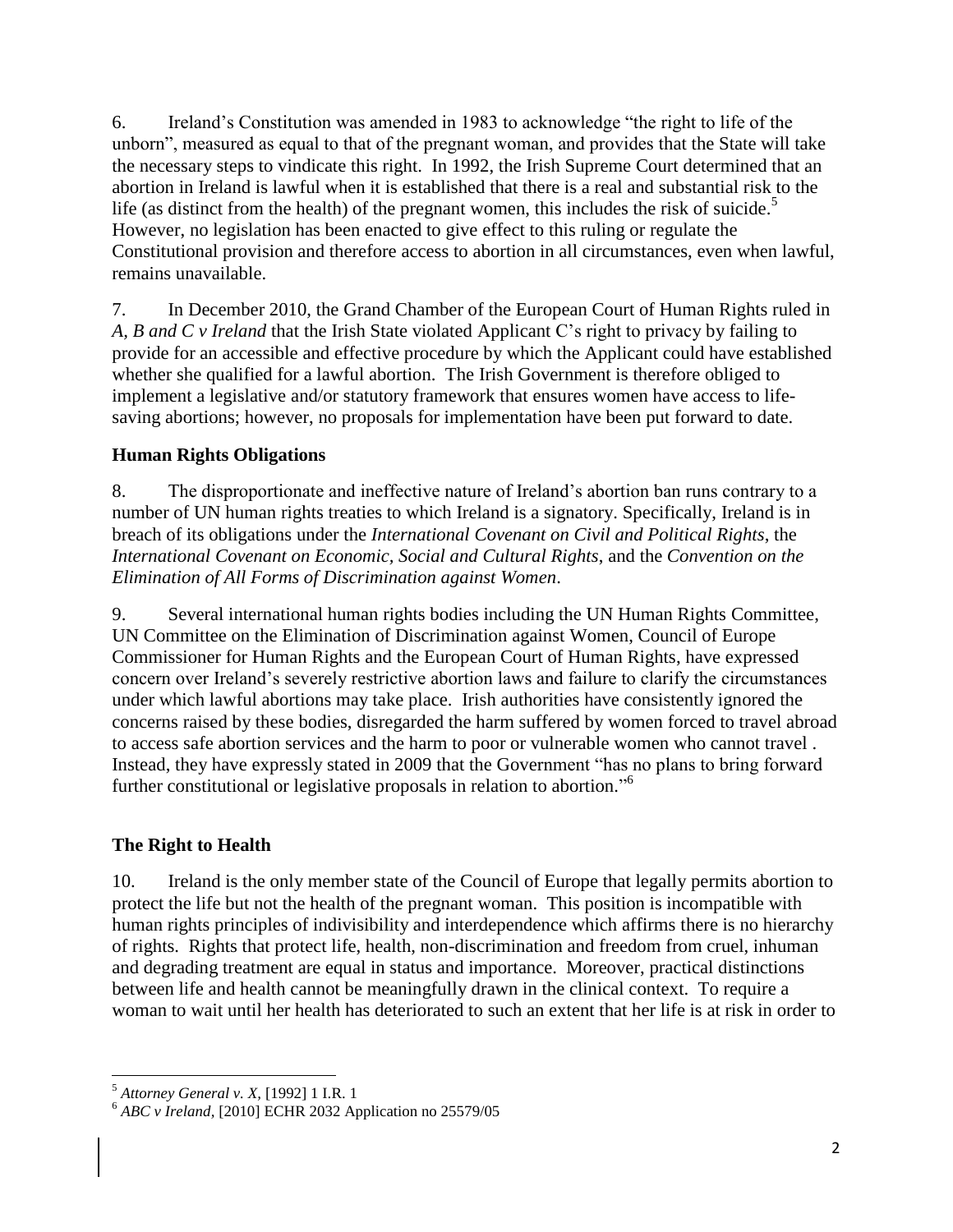receive treatment is contrary to medical ethics and constitutes an unjustified interference with and violation of the right to health.

11. The State's failure to clarify when an abortion may be lawfully performed and the harsh penalties assigned to procuring or performing an unlawful abortion has created a "chilling effect" whereby women and medical professionals are deterred from providing or accessing abortionrelated services and information, even when they are permitted to do so by law. The State denies the existence of a "chilling effect" and has repeatedly asserted that abortion is accessible in Ireland when a woman's life is at risk. However, in 2009, Irish authorities were unable to provide evidence to the Grand Chamber of the European Court of Human Rights of a single abortion having been provided in Ireland, even when a pregnant woman's life is at risk.

12. By restricting abortion, the State interferes with women's right to access necessary health services and directly jeopardises their physical and mental health by forcing women to continue with an unwanted, unviable or health-risky pregnancy or by resorting to unsafe methods of abortion. Women who have the resources to travel abroad also face unjustified risks to their health because of the delay involved in raising significant funds and making travel arrangements. Consequently, Irish women have a higher rate of later abortions, which creates greater health risks, and they receive less pre- and post-abortion medical care necessary to preserve their health and well-being.

### **The Right to Privacy**

13. The principle of privacy encompasses the right to personal autonomy and integrity. It concerns one's sexual life, personal and psychological integrity as well as decisions both to have a child or not. In Ireland, the almost absolute ban on abortion combined with the absence of regulations regarding access of legal abortions constitutes a violation of Ireland's positive obligation to respect for private life, and also a violation of Ireland's negative obligation not to disproportionately interfere with women's private life.

#### **The Right to Life**

14. The lack of guidelines regulating access to lawful abortion constitutes a violation to the right to life of those women whose life are at risk and need an urgent abortion. In addition, Irish abortion laws impose delays to health care in order to reach a state where the patient's health has deteriorated enough so as to intervene.

15. Women who cannot travel abroad for immigration or financial reasons are seeking out illegal and unsafe abortions in Ireland. Because unsafe abortion is a life risking practice, a legal framework such as the Irish framework that exposes women to procedures that endanger their lives, violates the right to life.

#### **The Right to be Free from Inhuman and Degrading Treatment**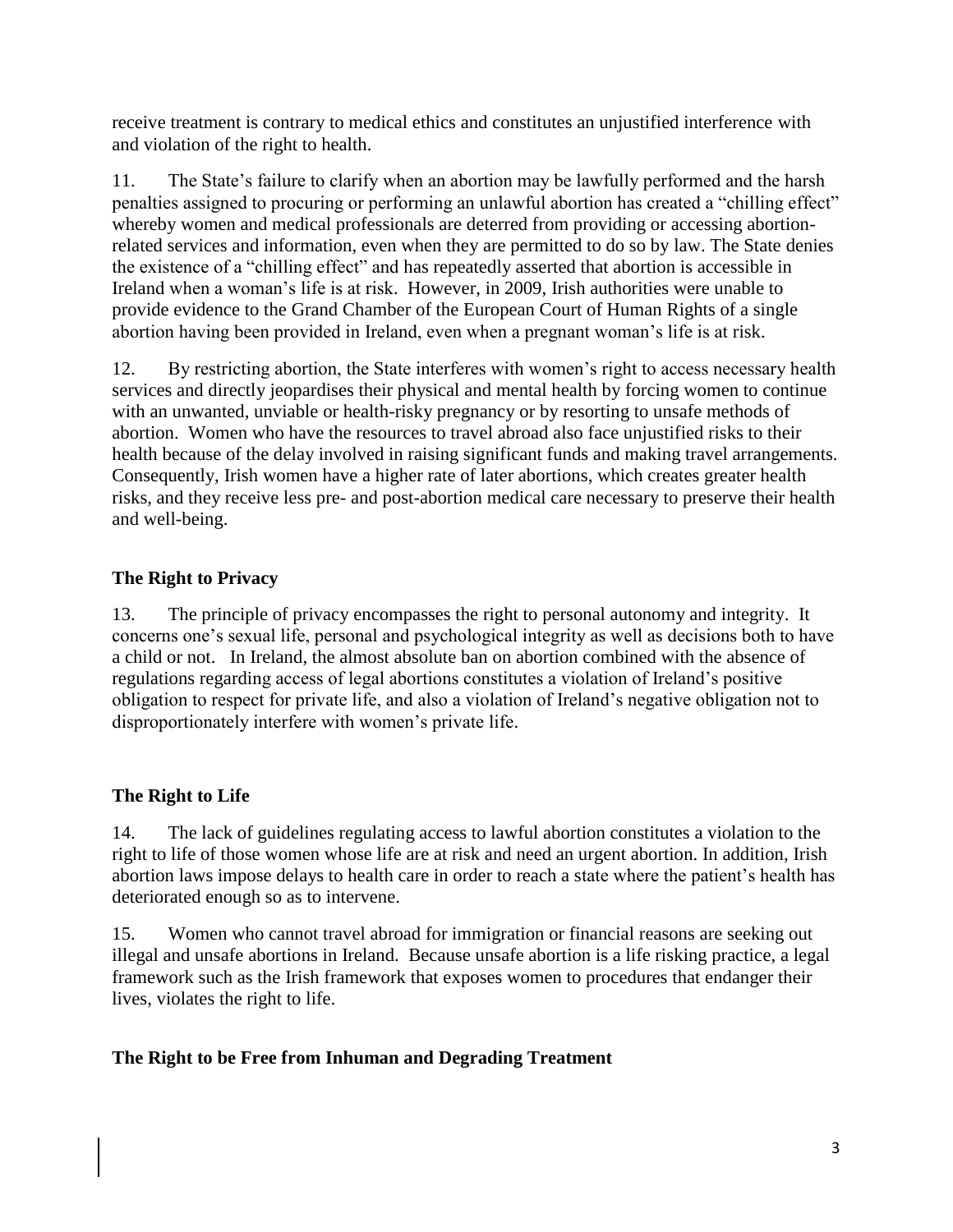16. The extreme application of Irish abortion law does not take into consideration the individual circumstances of women and girls who become pregnant. Women and girls who become pregnant as a result of rape or incest are prohibited from accessing abortion services in Ireland. Women with wanted pregnancies who discover that the foetus will not survive outside the womb are also prohibited from accessing therapeutic abortions in Ireland. Women in these circumstances are faced with the option of carrying a pregnancy that will not result in a live birth or travelling abroad to a private abortion clinic without the benefit of support from family or friends. Forcing women and girls to continue a pregnancy in any circumstance, and these circumstances in particular, is an affront to their dignity and constitutes inhuman and degrading treatment.

#### **The Right to Non-Discrimination**

17. Under *CEDAW*, the refusal of a state party to provide legally for the performance of certain reproductive health services for women is discrimination. Abortion where necessary to protect a woman's mental or physical health is by definition a health service.The effect of the Irish abortion laws is to discriminate on the basis of sex because men are able to access the full range of medically necessary reproductive health services and women are not. The State has not only failed to provide equal health care but is singling out and criminalizing medical care that only women need.

18. The Irish abortion restrictions deprive women of the ability to make the decisions about their family life and instead force them to put their health at risk in pursuit of the State's goal to "protect the life of the unborn". Men are not required to sacrifice their bodily integrity and authority to make decisions about family life, even to preserve the life of an actual alive child.

19. The restrictions on abortion disproportionately impacts women living in poverty. Although abortion is severely restricted within Ireland, the State repeatedly acknowledges that abortion is readily access by thousands of women each year who pay to travel abroad. For women living in poverty, raising the necessary funds for flights, hotel, transportation to and from the airport and the private procedure is impossible. Women who do not have the means to travel are forced to continue the pregnancy against their will or seek out illegal and unsafe methods of abortion, creating a risk to her health and wellbeing.

20. The ban on abortion has a disproportionate impact on women seeking asylum and women with irregular immigration status because they are prohibited from leaving the State and cannot evade the law by travelling abroad to access safe abortion services. Migrant women are therefore at greater risk of unsafe and illegal abortion, endangering their health and life and also exposing them to criminal prosecution.

21. Irish abortion provisions also foster systemic discrimination against women. The criminalisation of a medical procedure needed by women and active prosecution of women and girls who require access to safe abortion services, contributes to the stigmatization of abortion in Ireland. The Irish State has put the full resources of the Attorney General's Office behind seven court actions against women and girls seeking judicial remedies to access to safe abortion services and information even when it has been established that it is lawful to do so. The State has also twice attempted to further restrict the limited circumstances by which an abortion can be